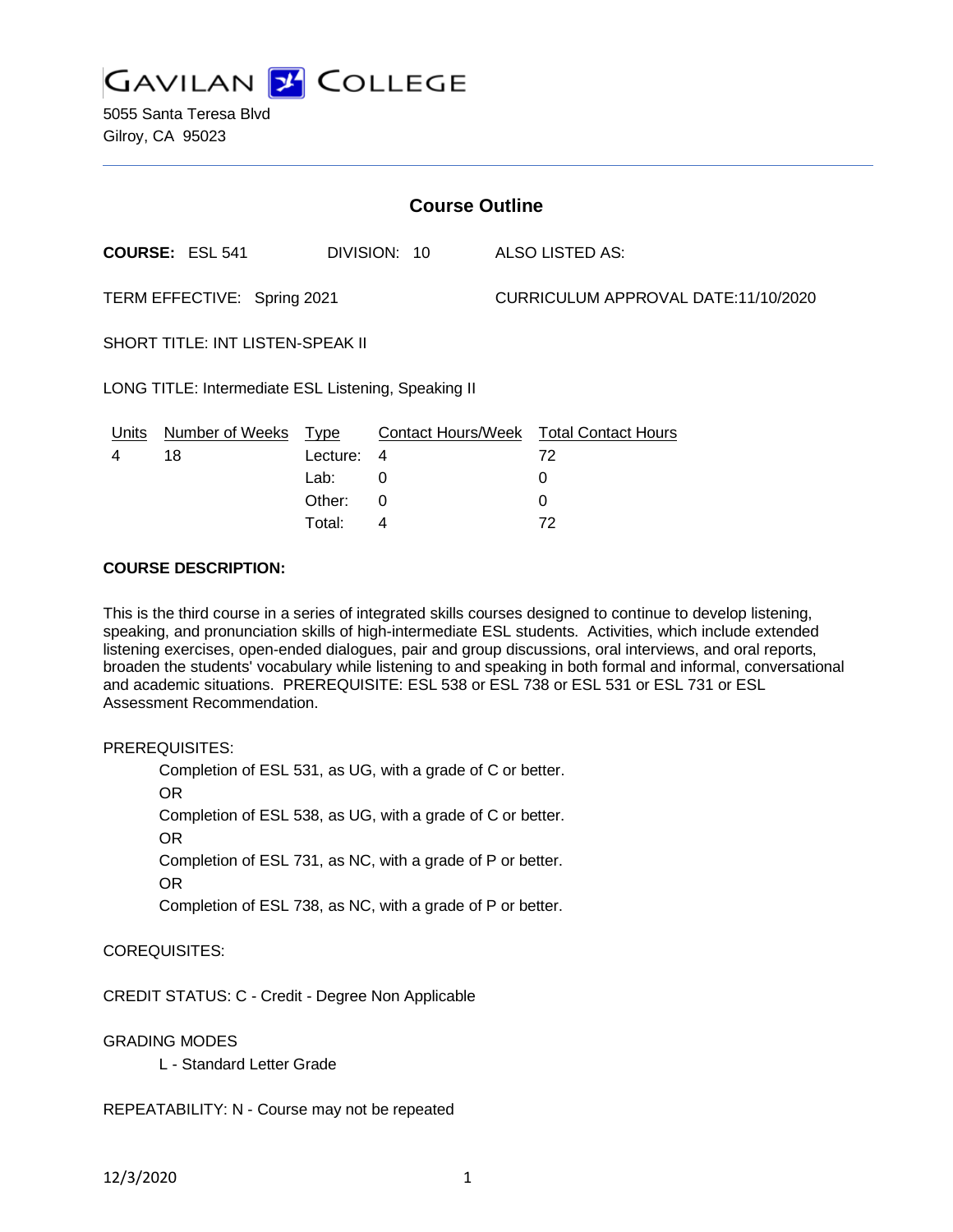SCHEDULE TYPES:

- 02 Lecture and/or discussion
- 05 Hybrid
- 71 Dist. Ed Internet Simultaneous
- 72 Dist. Ed Internet Delayed

# **STUDENT LEARNING OUTCOMES:**

1. Identify and use key aural information (main ideas, details, and inferences) to understand aural passages. Measure of assessment: pair, small and/or large group discussion, classroom exercises Semester/Year assessed, or planned Semester/Year of assessment: 2017

2. Recognize and use new vocabulary.

Measure of assessment: Aural/oral participation, interviews, role-play, extemporaneous speech, tests and quizzes.

Semester/Year assessed, or planned Semester/Year of assessment: 2017

3. Demonstrate fluency of spoken English in oral or group oral presentations on assigned or self-selected topics.

Measure of assessment: oral presentations

Semester/Year assessed, or planned Semester/Year of assessment: 2017

4. Demonstrate the ability to take notes while listening to aural passages.

Measure of assessment: performance of note-taking, pair or small group discussion, tests and quizzes Semester/Year assessed, or planned Semester/Year of assessment: 2017

# **CONTENT, STUDENT PERFORMANCE OBJECTIVES, OUT-OF-CLASS ASSIGNMENTS**

Curriculum Approval Date:11/10/2020 - **DE MODIFICATION ONLY**

OUT OF CLASS ASSIGNMENTS: Presentation preparation, textbook assignments, surveys, interviews, vocabulary memorization, online workbook exercises.

Content Note: Themes may vary by textbook.

4 HOURS

CONTENT: Learn about class goals and objectives; participate in ice-breaking activities; begin course text. STUDENT PERFORMANCE OBJECTIVES: Familiarize themselves with the structure, content, and objectives of the class; meet other students and acquaint themselves with the new instructor.

# 12 HOURS

CONTENT: Students will complete a cycle of activities beginning with a focus on listening activities and strategies: learn new vocabulary and identify it through practice with various listening activities; listen for main ideas, specific information, and drawing inferences; complete with comprehension check

in small or large group discussion; use understanding of stressed words to interpret speaker feelings; use theory of stressed words, reductions and contractions to distinguish important ideas in the aural passage; use indentation, abbreviations, and symbols while taking notes. Then students will continue the cycle concentrating on speaking activities and strategies: participate in speaking activities which require use of new vocabulary in pairs or small group with follow-up in whole group discussion; practice speaking using contractions and reductions; use English expressions to express feelings; review requirements for a short presentation (may be based on a CNN report or suggestion from the textbook). The presentation should include an introduction and conclusion. Review how to summarize main points and how to use reported speech. The cycle ends with a test.

STUDENT PERFORMANCE OBJECTIVES: learn new vocabulary; find main idea, detail and inference in listening passage; demonstrate ability to differentiate relationship of ideas by correct placement of ideas in note-taking; make use of abbreviations and symbols to facilitate note-taking; use new vocabulary in conversation; use English sentence intonation, using stressed words, reductions, and contractions; do research and prepare notes for an oral presentation. Take test successfully.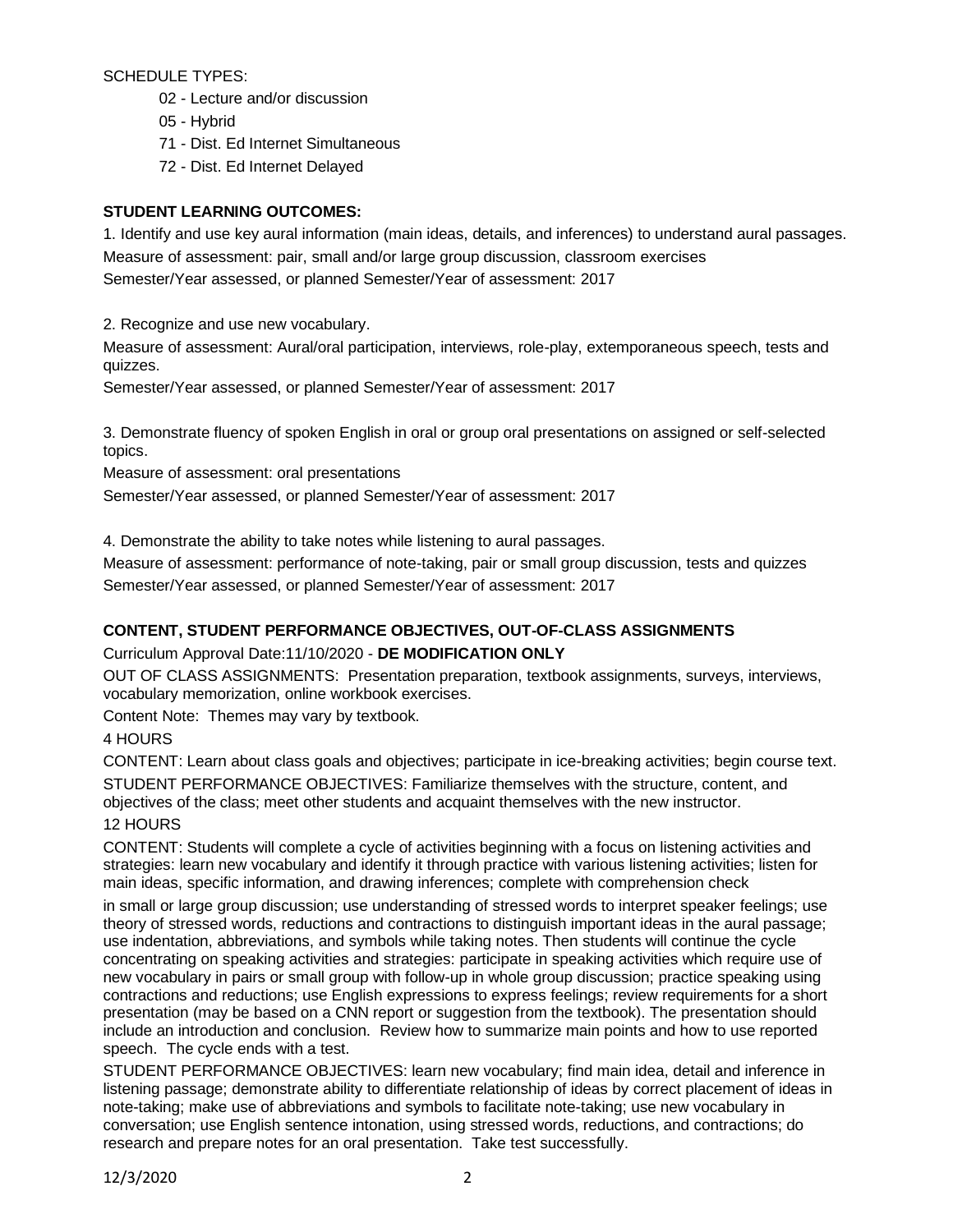# 4 HOURS

CONTENT: Presentation of oral reports.

STUDENT PERFORMANCE OBJECTIVES: To be able to give a five minute oral presentation and to listen to peer presentations responsibly; take notes and ask questions.

### 13 HOURS

CONTENT: Repeat the cycle of activities listed previously including proportionate vocabulary, listening, and speaking activities. Review requirements for a short classroom presentation and assign topics based on the textbook chapter?s content. Continue listening for stressed words to distinguish important ideas in the passage; recycle and expand on reductions; build on note-taking skills ? listening for transition words as a means to move from one main point to the next; expand on expressions to show feeling. Review requirements for a short presentation (may be based on a suggestion from the textbook). The presentation should include an introduction and conclusion. End cycle with a test.

STUDENT PERFORMANCE OBJECTIVES: learn new vocabulary; practice listening for main idea and detail; demonstrate ability to differentiate relationship of ideas by correct placement of ideas in note-taking; use new vocabulary in conversation; use correct English sentence intonation and expression, using stressed words, reductions, and contractions. Do research and prepare notes for an oral presentation. Take test successfully.

## 4 HOURS

CONTENT: Presentation of oral reports.

STUDENT PERFORMANCE OBJECTIVES: To be able to give a five minute oral presentation and to listen to peer presentations responsibly; take notes and ask questions.

### 13 HOURS

CONTENT: Repeat the cycle of activities listed previously, including proportionate vocabulary, listening, and speaking activities. Continue listening for stressed words to distinguish important ideas in the passage; draw inferences; recycle and expand on reductions; expand on expressions to show feeling; introduce students to tone of voice; review pronunciation of can/can't and teens/tens; learn outlining skills for note-taking; review requirements for an oral presentation (possible topic: state report); practice making summaries. The presentation should include an introduction and conclusion.

STUDENT PERFORMANCE OBJECTIVES: learn new vocabulary; find main idea, detail, and inference in listening passage; demonstrate ability to differentiate relationship of ideas by correct placement of ideas in note form; use new vocabulary in conversation; use correct English sentence intonation and expression, using stressed words, reductions, and contractions. Do research, summarize information, and prepare notes for an oral presentation. Take test successfully.

## 4 HOURS

#### CONTENT: Oral presentations.

STUDENT PERFORMANCE OBJECTIVES: To be able to both prepare and give a five-minute presentation and to listen to peer presentations responsibly; take notes and ask questions.

#### 12 HOURS

CONTENT: Repeat the cycle of activities listed previously, including proportionate vocabulary, listening, and speaking activities. Continue listening for stressed words to distinguish important ideas in the passage; draw inferences; recycle and expand on reductions; expand on expressions to show feeling; expand on tone of voice; practice pronunciation of tag questions and linking sounds; find sequence of events in a listening passage; continue outlining skills. Review requirements for a short presentation (may be based on a suggestion from the textbook). The presentation should include an introduction and conclusion.

STUDENT PERFORMANCE OBJECTIVES: Learn new vocabulary; find main idea, detail and inference in listening passage; demonstrate ability to differentiate relationship of ideas by correct placement of ideas in note form; use new vocabulary in conversation; use correct English sentence intonation and expression, using stressed words, reductions, contractions, and linked sounds. Do research and prepare notes for an oral presentation.

#### 4 HOURS

## CONTENT: Oral presentations.

STUDENT PERFORMANCE OBJECTIVES: To be able to both prepare and give a five-minute presentation and to listen to peer presentations responsibly; take notes and ask questions.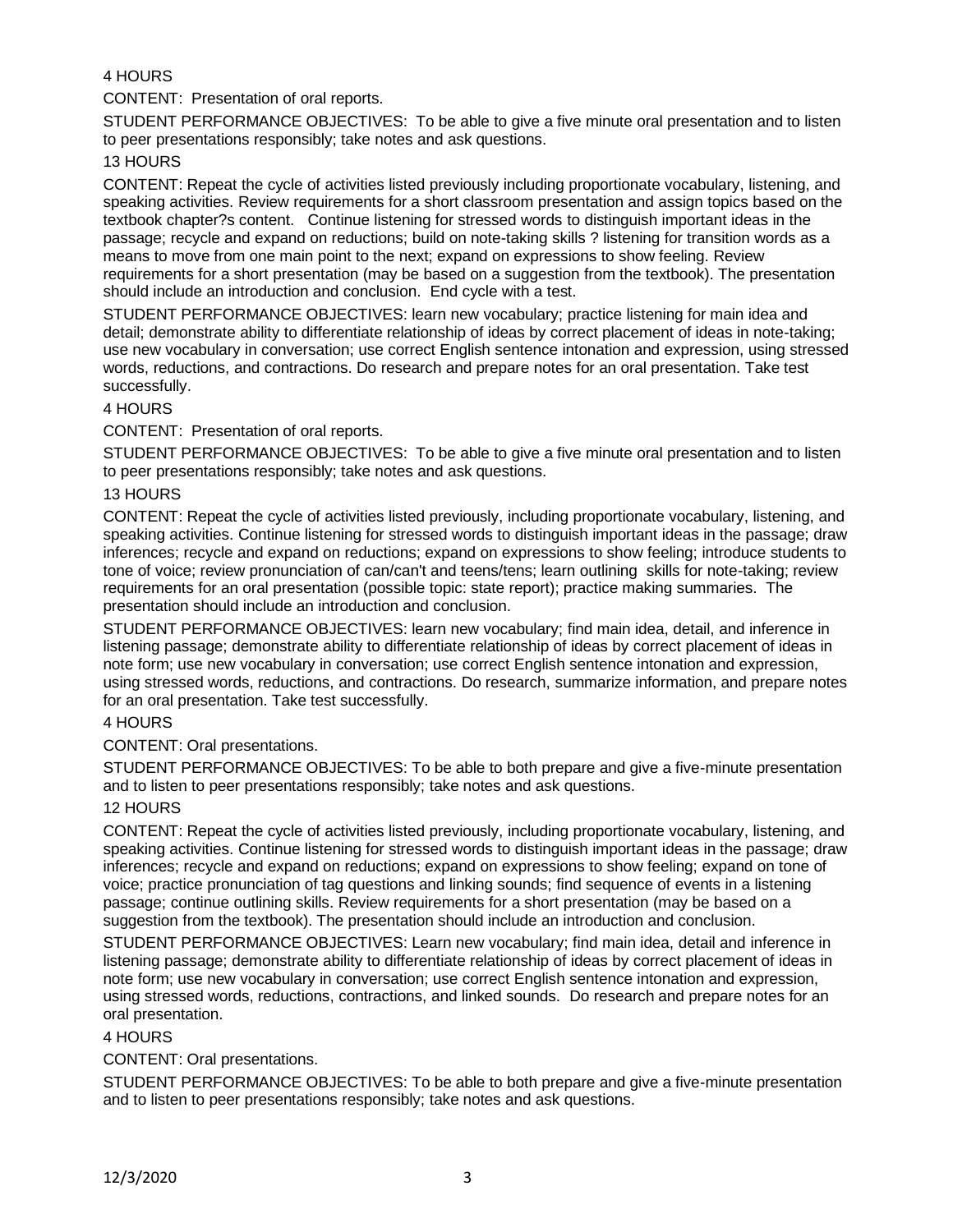## 2 HOURS

Final Exam: Final exam may be composed of two parts: a five to ten minute one-one (instructor-student) interview for speaking evaluation done during finals week and a listening test administered to the class during the final exam period.

## **METHODS OF INSTRUCTION:**

Pair work, small and large group discussion, peer interviews, role play, pronunciation drills, note-taking, oral presentations.'

## **OUT OF CLASS ASSIGNMENTS:**

Required Outside Hours: 144

Assignment Description: (8 hours/week) Daily homework may include: presentation preparation, textbook assignments, surveys, interviews, vocabulary memorization, online workbook exercises.

## **METHODS OF EVALUATION:**

Skill demonstrations Percent of total grade: 45.00 % Class presentations and oral interview with instructor. Objective examinations Percent of total grade: 45.00 % Multiple choice;Completion; Matching. Other methods of evaluation Percent of total grade: 10.00 % Homework: online workbook, surveys, vocabulary practice.

## **REPRESENTATIVE TEXTBOOKS:**

RECOMMENDED TEXTBOOKS:

Brooks. Q: Skills for Success Listening and Speaking, Level 2 with Access Code Card. Oxford,2015.

Ask for publisher for split edition.

Reading Level of Text, Grade: High Intermediate ESL Verified by: Nicole Cisneros

Chase/Johannsen. Pathways 2: Listening, Speaking, and Critical Thinking with Online Workbook. National Geographic,2018.

Ask publisher for split edition.

Reading Level of Text, Grade: High Intermediate ESL Verified by: Nicole Cisneros

Tess Ferree. North Star Intermediate Listening and Speaking, 2nd ed.. Longman,,2014. Ask publisher for split edition.

Reading Level of Text, Grade: High Intermediate ESL Verified by: Nicole Cisneros